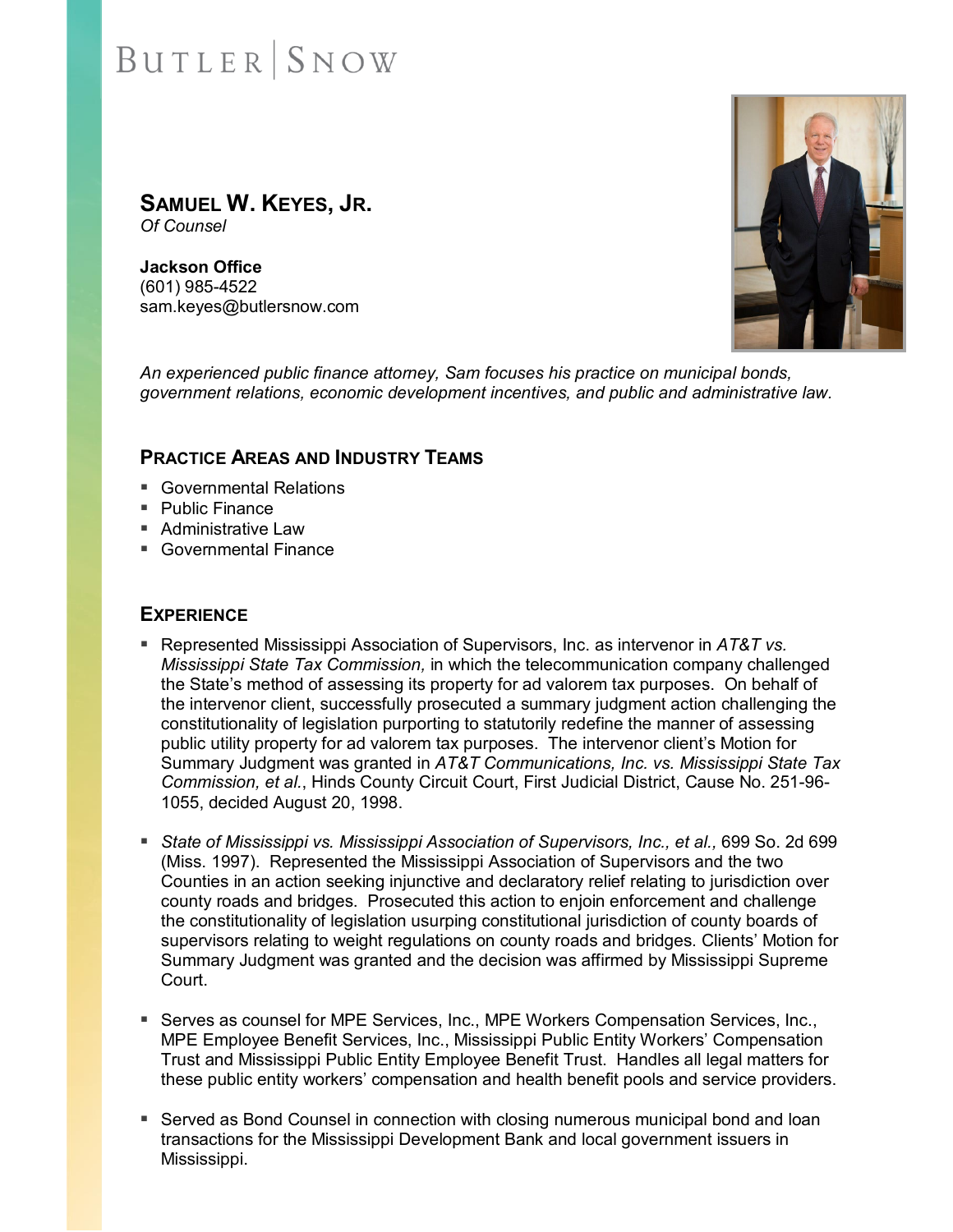- Recent representative transactions include:
	- \$27,965,000 Mississippi Development Bank Special Obligation Bonds, Series 2022 (Lauderdale County, Mississippi General Obligation Bond Project)
	- \$10,000,000 Mississippi Development Bank Special Obligation Bonds, Series 2022 (Monroe County, Mississippi General Obligation Bond Project)
	- \$10,000,000 Mississippi Development Bank Special Obligation Bonds, Series 2022 (Leflore County, Mississippi General Obligation Bond Project)
	- \$5,000,000 Mississippi Development Bank Special Obligation Bonds, Series 2022 (Corinth, Mississippi General Obligation Bond Project)
	- \$86,200,00 Mississippi Development Bank Special Obligation Bonds, Series 2021 (Magnolia Regional Health Center Project)
	- \$11,884,000 Oktibbeha County, Mississippi General Obligation Refunding Bonds, Series 2021A
	- \$2,872,000 Colony Park Improvement District Special Assessment Refunding Bonds, Series 2021
	- \$3,530,000 Mississippi Development Bank Special Obligation Bonds, Series 2021 (Kosciusko, Mississippi General Obligation Bond Project)
	- \$10,535,000 Desoto County, Mississippi Taxable (Convertible to Tax-Exempt) General Obligation Bonds, Series 2021
	- \$7,800,000 City of Ridgeland, Mississippi Tax Increment Limited Obligation Bonds, Series 2021 (Renaissance Phase III)
	- \$2,419,000 City of Ridgeland, Mississippi General Obligation Refunding Bonds, Series 2021
	- \$3,500,000 Leake County, Mississippi General Obligation Bonds, Series 2021
	- \$1,815,000 Grenada County, Mississippi General Obligation Refunding Bonds, Series 2021
	- \$22,035,000 Mississippi Development Bank Special Obligation Bonds, Series 2021 (Lauderdale County, Mississippi General Obligation Bond Project)
	- \$1,500,000 George County, Mississippi Short-Term Note, Series 2021
	- \$3,930,000 Alcorn County, Mississippi Taxable General Obligation Refunding Bonds, Series 2021
	- \$115,730.60 City of Charleston, Mississippi Negotiable Note, Series 2020
	- \$15,390,000 City of Ridgeland, Mississippi Tax Increment Limited Obligation Refunding Bonds (Colony Park Project), Series 2020A
	- \$7,775,000 City of Ridgeland, Mississippi Taxable Tax Increment Limited Obligation Refunding Bonds (Colony Park Project), Series 2020B
	- \$7,014,000 Reunion Public Improvement District Taxable Special Assessment Refunding Bonds, Series 2020
	- \$3,035,000 Adams County, Mississippi General Obligation Refunding Bonds, Series 2020A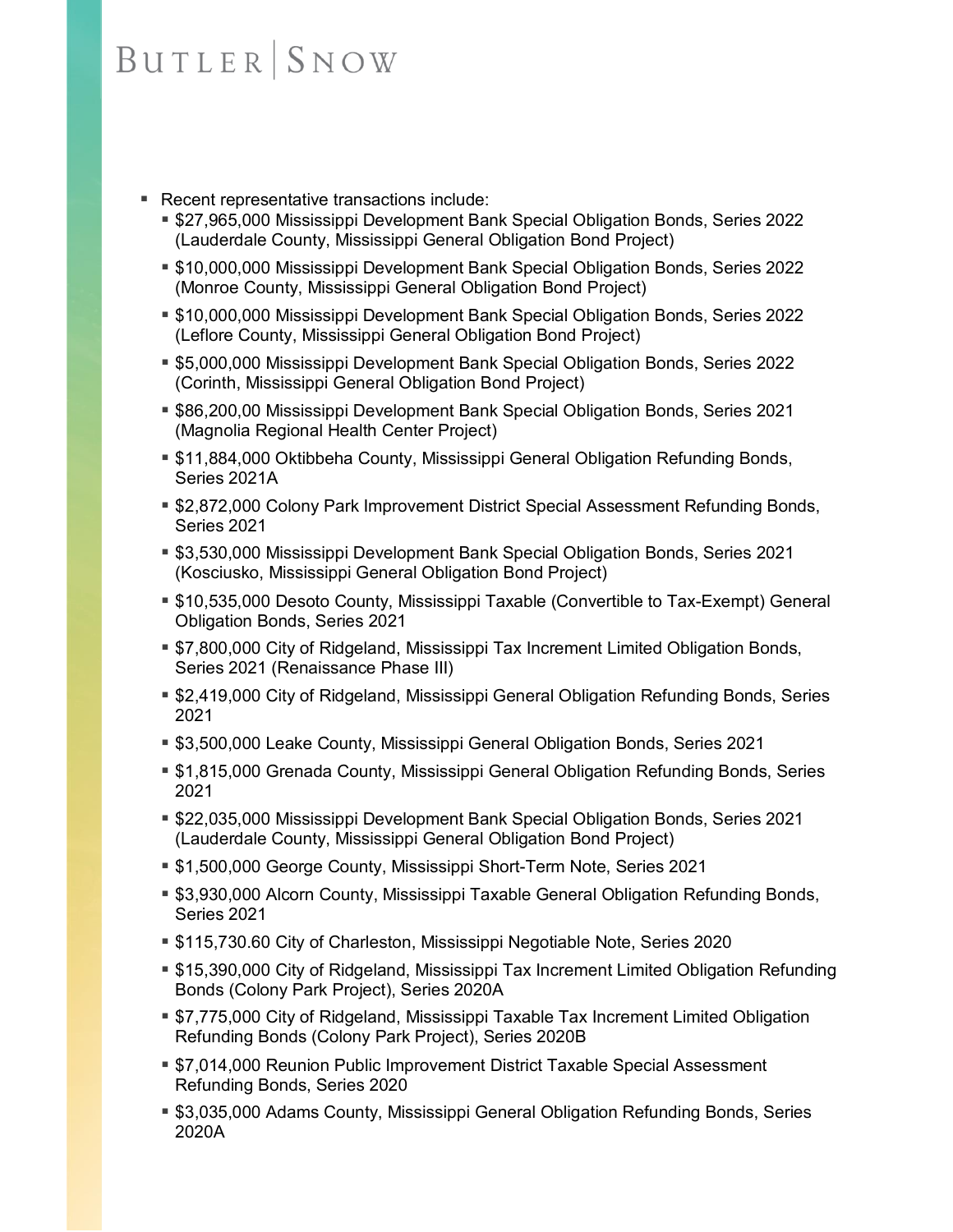- \$2,095,000 Adams County, Mississippi Taxable General Obligation Port Refunding Bonds, Series 2020B
- \$10,000,000 Lauderdale County, Mississippi General Obligation Bonds, Series 2020
- \$21,000,000 DeSoto County, Mississippi General Obligation Public Improvement Bonds, Series 2020
- \$500,000 City of Columbia, Mississippi Negotiable Note, Series 2020
- \$1,000,000 Tallahatchie County, Mississippi Negotiable Note, Series 2020
- \$2,054,000 City of Corinth, Mississippi General Obligation Refunding Bonds, Series 2020
- \$3,215,000 City of Hattiesburg, Mississippi Taxable Tax Increment Limited Obligation Bonds, Series 2019 (Elam Arms Project)
- \$2,300,000 City of Ridgeland, Mississippi Taxable Tax Increment Limited Obligation Bonds, Series 2019 (Higginbotham Automotive Project)
- \$3,500,000 Oktibbeha County, Mississippi General Obligation Refunding Bonds, Series 2019
- \$19,960,000 City of Ridgeland, Mississippi General Obligation Bonds, Series 2019
- \$15,335,000 DeSoto County, Mississippi General Obligation Refunding Bonds, Series 2019
- \$1,535,000 Monroe County, Mississippi Taxable Hospital Refunding Bonds, Series 2019A
- \$645,000 Monroe County, Mississippi Hospital Refunding Bonds, Series 2019B
- \$1,513,000 George County, Mississippi General Obligation Refunding Bonds, Series 2019
- \$750,000 City of Hattiesburg, Mississippi Taxable Tax Increment Limited Obligation Bonds, Series 2019 (Cross Creek Multifamily Project)
- \$750,000 George County, Mississippi Negotiable Note, Series 2018
- \$9,710,000 Oktibbeha County, Mississippi General Obligation Refunding Bonds, Series 2018A
- \$6,655,000 Oktibbeha County, Mississippi General Obligation Refunding Bonds, Series 2018B
- \$6,530,000 Mississippi Development Bank Special Obligation Refunding Bonds, Series 2018 (Natchez, Mississippi Convention Center Refunding Bond Project)
- \$3,345,000 Claiborne County, Mississippi General Obligation Refunding Bonds, Series 2018A
- \$1,795,000 Claiborne County, Mississippi Taxable General Obligation Refunding Bonds, Series 2018B
- \$3,500,000 Adams County, Mississippi General Obligation Bonds, Series 2018
- \$2,000,000 Lawrence County, Mississippi General Obligation Road and Bridge Bonds, Series 2018
- \$2,000,000 City of Corinth, Mississippi General Obligation Bonds, Series 2018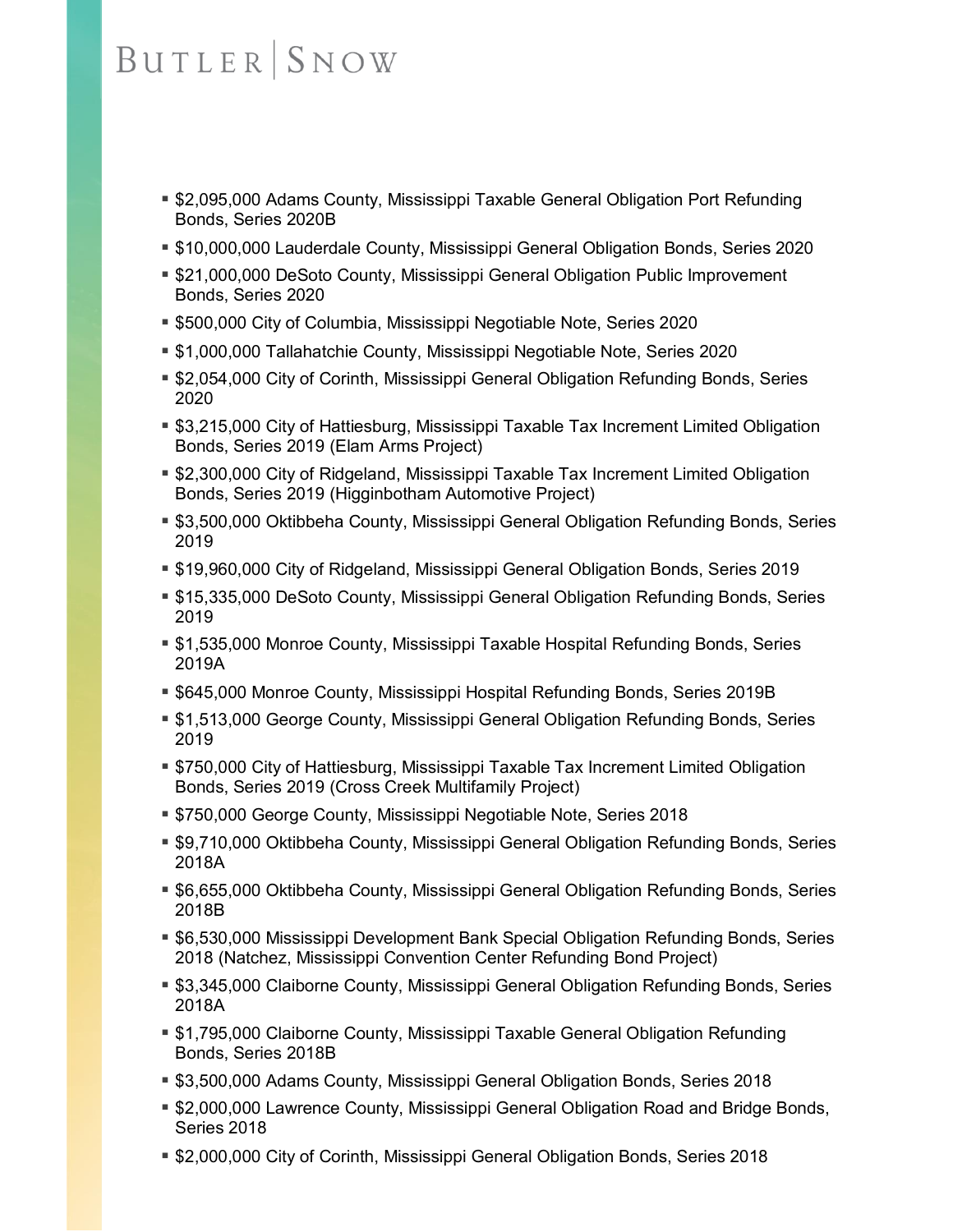- \$6,000,000 Lauderdale County, Mississippi General Obligation Refunding Bonds, Series 2017
- \$8,115,000 Adams County, Mississippi Taxable General Obligation Refunding Industrial Development Bonds, Series 2017
- \$7,000,000 Oktibbeha County, Mississippi Taxable General Obligation Bonds, Series 2017
- \$5,000,000 Leflore County, Mississippi General Obligation Public Improvement Bonds, Series 2017
- \$1,600,000 City of Senatobia, Mississippi General Obligation Bonds, Series 2017
- \$14,500,000 Oktibbeha County, Mississippi General Obligation Road and Bridge Bonds, Series 2017
- \$1,700,000 Claiborne County, Mississippi Promissory Note, dated May 4, 2017 from Claiborne County, Mississippi and Claiborne County Medical Center Project to River Hills Bank)
- \$1,200,000 City of Philadelphia, Mississippi Combined Water & Sewage System Revenue Bonds, Series 2017A
- \$10,055,000 Mississippi Development Bank Taxable Special Obligation Refunding Bonds, Series 2017 (Alcorn County, Mississippi Regional Correctional Facility Bond Project)

### **BAR ADMISSIONS**

- **Mississippi, 1981**
- U.S. District Courts
	- Mississippi: Northern and Southern District

#### **DISTINCTIONS**

- *Best Lawyers in America<sup>®</sup>* 
	- Government Relations Practice, 2008-2022
	- Public Finance Law, 2008-2022
- *Mid-South Super Lawyers*®, Bonds/Government Finance
- City of Ridgeland Chamber of Commerce
	- President, 2015
- *Assistant Attorney General*, State of Mississippi, 1985-1993 Chairman, Opinions Committee
- Deputy Attorney General, State of Mississippi, 1993-1994
- **Leadership Mississippi, 1995**

### **ASSOCIATIONS**

- American Bar Association
	- State and Local Government Section